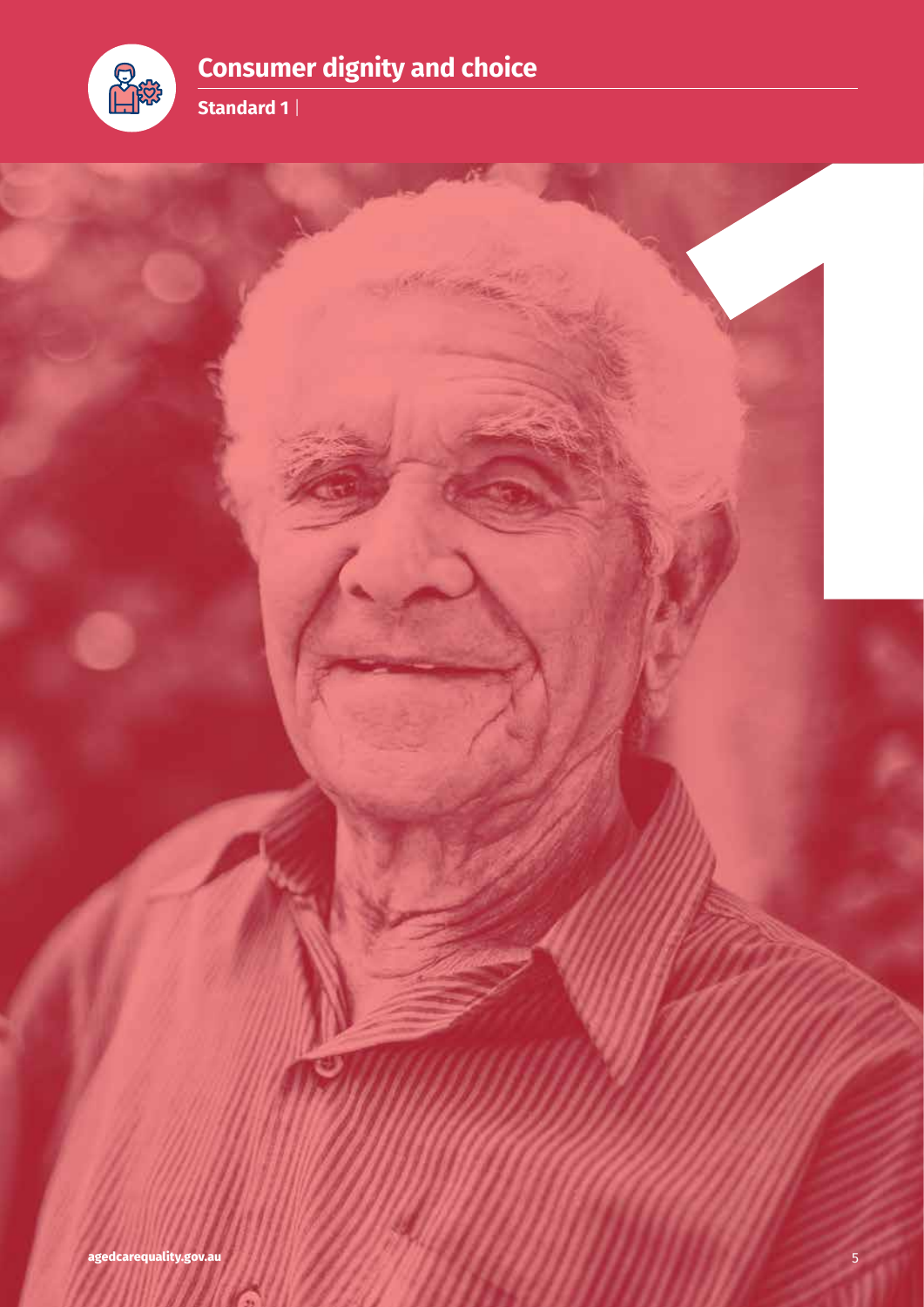

**Standard 1** |

### **Consumer outcome**

**<sup>1</sup>**(1) *I am treated with dignity and respect, and can maintain my identity. I can make informed choices about my care and services, and live the life I choose.*

### **Organisation statement**

- **<sup>1</sup>**(2) *The organisation:*
- **<sup>1</sup>**(2) *(a) has a culture of inclusion and respect for consumers; and*
- **<sup>1</sup>**(2) *(b) supports consumers to exercise choice and independence; and*
- **<sup>1</sup>**(2) *(c) respects consumers' privacy.*

### **Requirements**

- **1**(3) The organisation demonstrates the following:
- **1**(3) (a) Each consumer is treated with dignity and respect, with their identity, culture and diversity valued.
- **1**(3) (b) Care and services are culturally safe.
- **1**(3) (c) Each consumer is supported to exercise choice and independence, including to:
	- (i) make decisions about their own care and the way care and services are delivered; and
	- (ii) make decisions about when family, friends, carers or others should be involved in their care; and
	- (iii) communicate their decisions; and
	- (iv) make connections with others and maintain relationships of choice, including intimate relationships.
- **1**(3) (d) Each consumer is supported to take risks to enable them to live the best life they can.
- **1**(3) (e) Information provided to each consumer is current, accurate and timely, and communicated in a way that is clear, easy to understand and enables them to exercise choice.
- **1**(3) (f) Each consumer's privacy is respected and personal information kept confidential.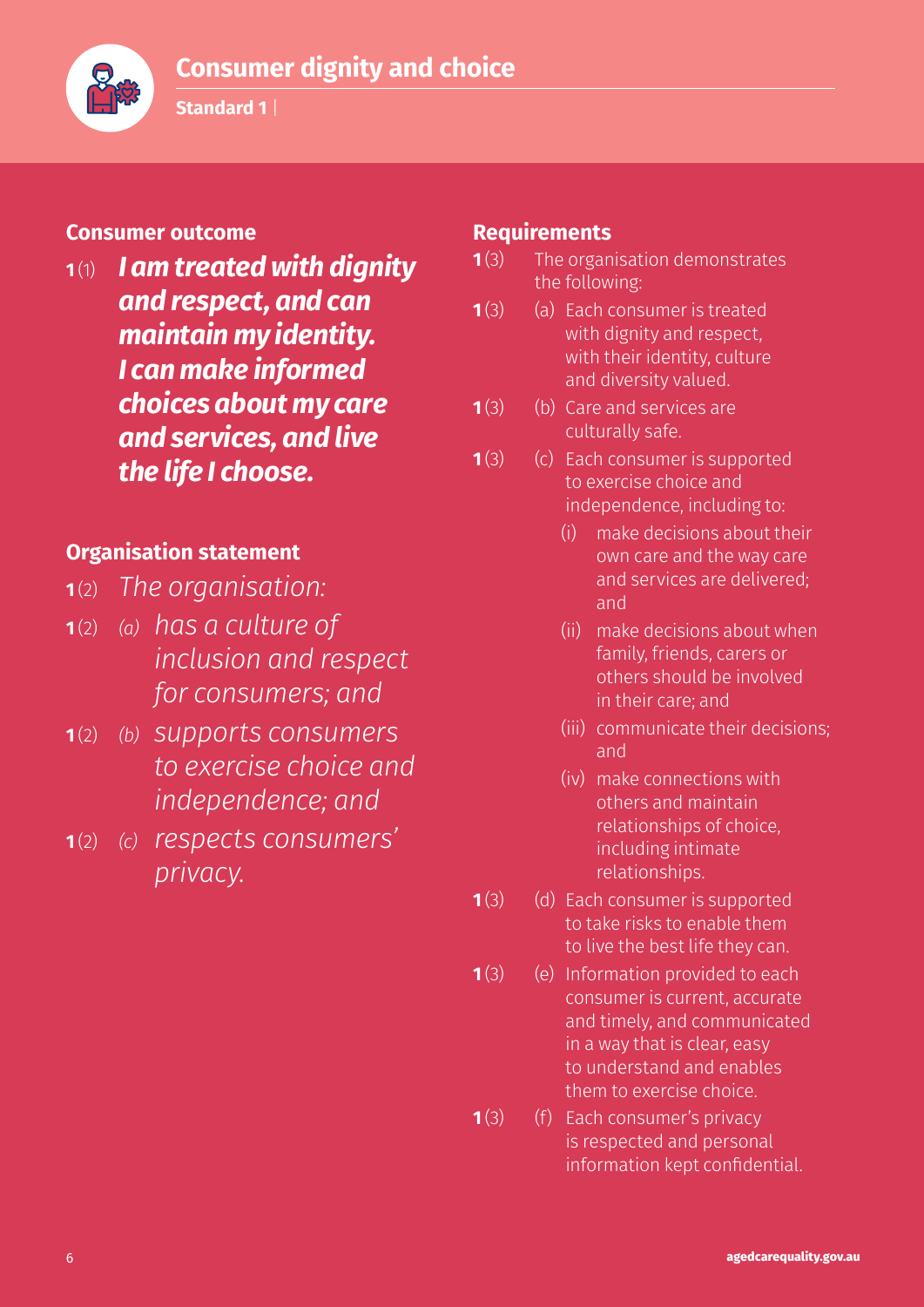

**Standard 1** |

# **Purpose and scope of the Standard**

Standard 1 is a foundation Standard that reflects seven important concepts. These concepts recognise the importance of a consumer's sense of self. They also highlight the importance of the consumer being able to act independently, make their own choices and take part in their community. These are all important in fostering social inclusion, health and well-being.

### **Dignity and respect**

Being treated with dignity and respect is essential to quality of life. It includes actions to recognise consumer's strengths and empower them to be independent. It means communicating respectfully and recognising and respecting a consumer's individuality in all aspects of care and services. Dignified and respectful care and services will help consumers to live their lives the way they choose, including social and intimate relationships.

### **Identity, culture and diversity**

All aged care organisations are expected to deliver care and services that are inclusive and do not discriminate. Care and services are expected to be responsive, inclusive and sensitive to culturally and linguistically diverse consumers. They are also expected to be responsive, inclusive and sensitive to consumers who are lesbian, gay, bisexual, transgender and intersex. They are also expected to be responsive, inclusive and sensitive to consumers who are Aboriginal and Torres Strait Islander.

The consumer defines their own identity and this should be respected and not questioned. Respecting the identity, culture and diversity of a consumer, means understanding their needs and preferences. Organisations are expected to provide care and services that reflect a consumer's social, cultural, language, religious, spiritual, psychological and medical needs.

### **Cultural safety**

The consumer defines what cultural safety is. It's their experience of the care and services they are given and how able they feel to raise concerns. The key features of cultural safety are; understanding a consumer's culture, acknowledging differences, and being actively aware and respectful of these differences in planning and delivering care and services.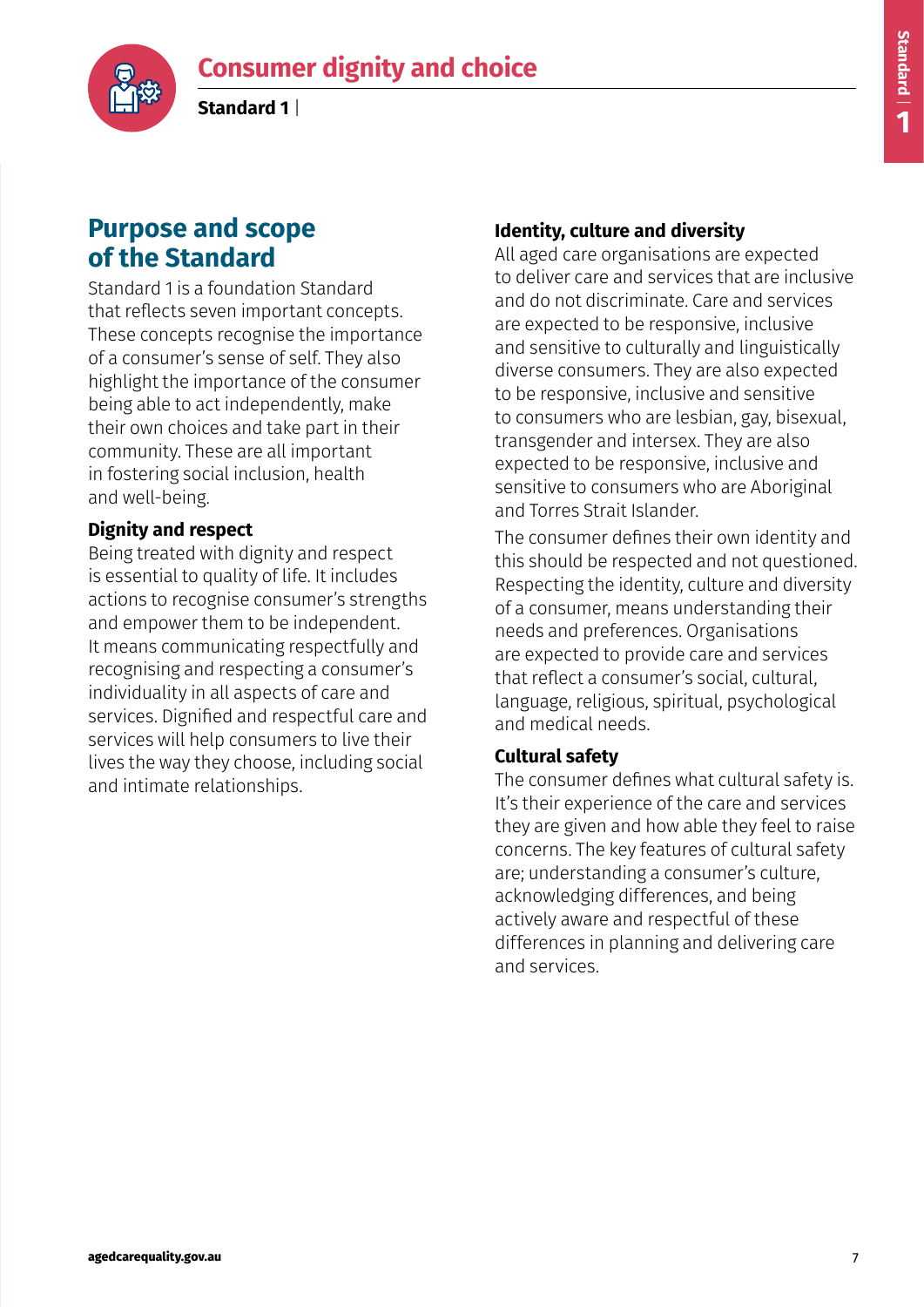**Standard 1** |



### **Choice**

The consumer's right to make informed choices, to understand their options, and to be as independent as they want, all affect quality of life. The organisation needs to provide genuine options that support choice. The workforce needs to involve, listen to and respect the consumer's views and communicate with the consumer about their choices.

Consumers who need support to make decisions are expected to be provided with access to the support they need to make, communicate and take part in decisions that affect their lives. When a representative is appointed to make decisions for a consumer, it's expected that an organisation manages this according to relevant law and best practice guidance.

Providing choice also includes care and services that the organisation might not provide itself, that it could help the consumer to access. These services could be from other specialist providers or individuals, or they could be services from other organisations that are better placed to support the consumer's needs.

The location or environment may limit access to particular care and services. There may also be situations where consumers won't be able to have unlimited choice, such as if their choice negatively affects other people. In these situations, it's expected that the organisation will take reasonable steps to find alternatives that can help meet the consumer's needs and preferences.

In all cases, it's expected that organisations manage consumer choices in line with the Aged Care Charter of Rights, their agreement with the consumer and other responsibilities under the *Aged Care Act 1997*, as well as their obligations under competition and consumer law.

#### **Dignity of risk**

Dignity of risk is about the right of consumers to make their own decisions about their care and services, as well as their right to take risks. Organisations need to take a balanced approach to managing risk and respecting consumer rights. If a consumer makes a choice that is possibly harmful to them, then the organisation is expected to help the consumer understand the risk and how it could be managed. Together, they should look for solutions that are tailored to help the consumer to live the way they choose.

Organisations have other responsibilities for the health and safety of the workforce and others in the service environment. In meeting these obligations the organisation is expected to show how they involve the consumer and look for solutions that have the least restriction on the consumer's choices and independence.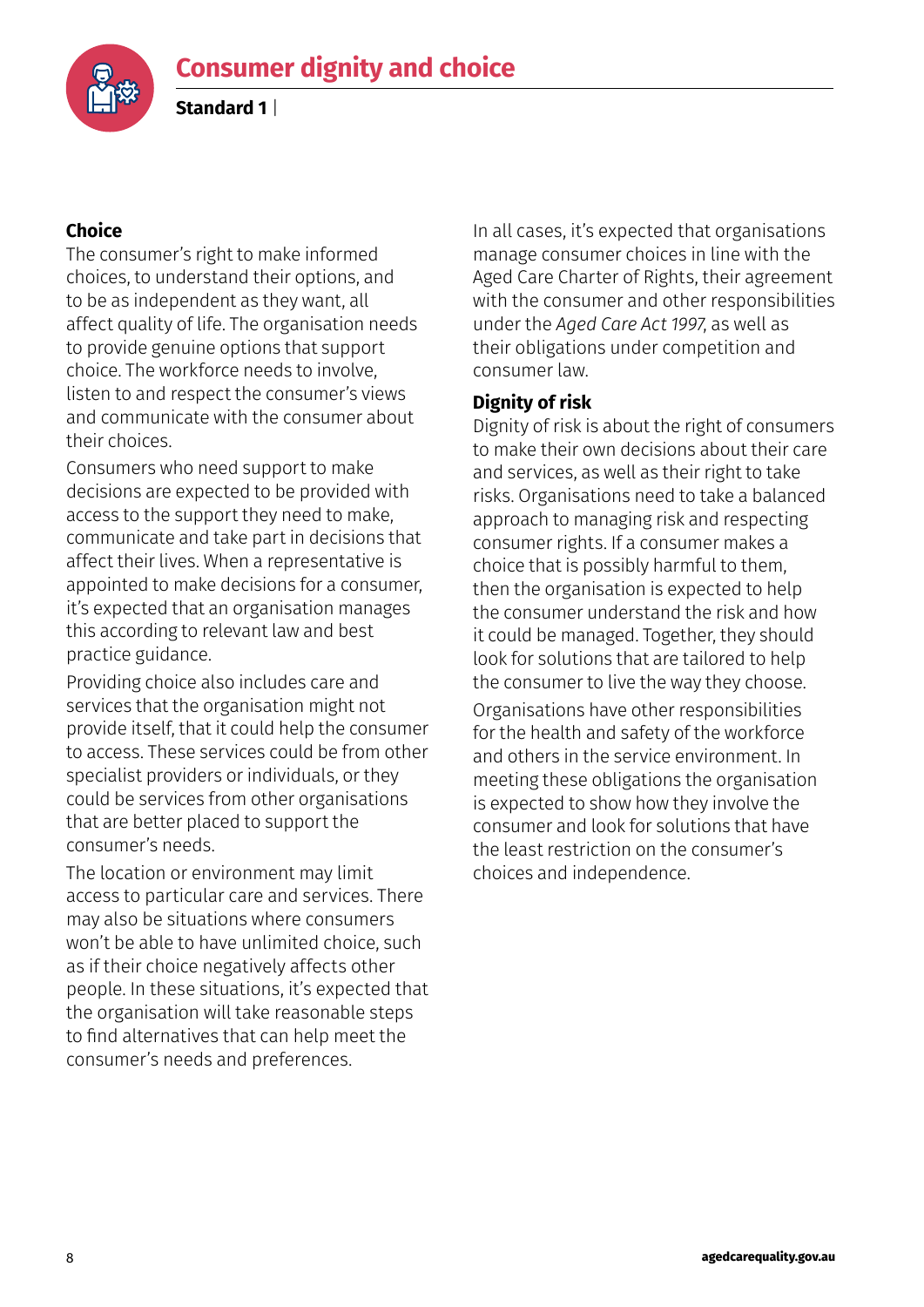

**Standard 1** |



#### **Information**

Giving consumers timely information in a form and language that they understand is vital to their ability to make an informed choice and make sure they can get the most out of their care and services. The needs and abilities of each consumer will affect the kind of information and how it's communicated. Organisations are expected to address barriers to effectively communicating information, taking into account health status, cognitive or sensory ability, and language.

### **Personal privacy**

A key part of treating a consumer with dignity and respect is making sure their privacy is respected. The organisation needs to make sure the behaviour and interactions of the workforce and others don't compromise consumer privacy. Organisations are also expected to respect each consumer's right to privacy in how they collect, use and communicate the consumer's personal information and manage this according to relevant law and best practice guidance.

### **Assessment against this Standard**

**For each of the requirements, organisations need to demonstrate that they:**

- **understand the requirement**
- **apply the requirement, and this is clear in the way they provide care and services**
- **monitor how they are applying the requirement and the outcomes they achieve**
- **review outcomes and adjust their practices based on these reviews to keep improving.**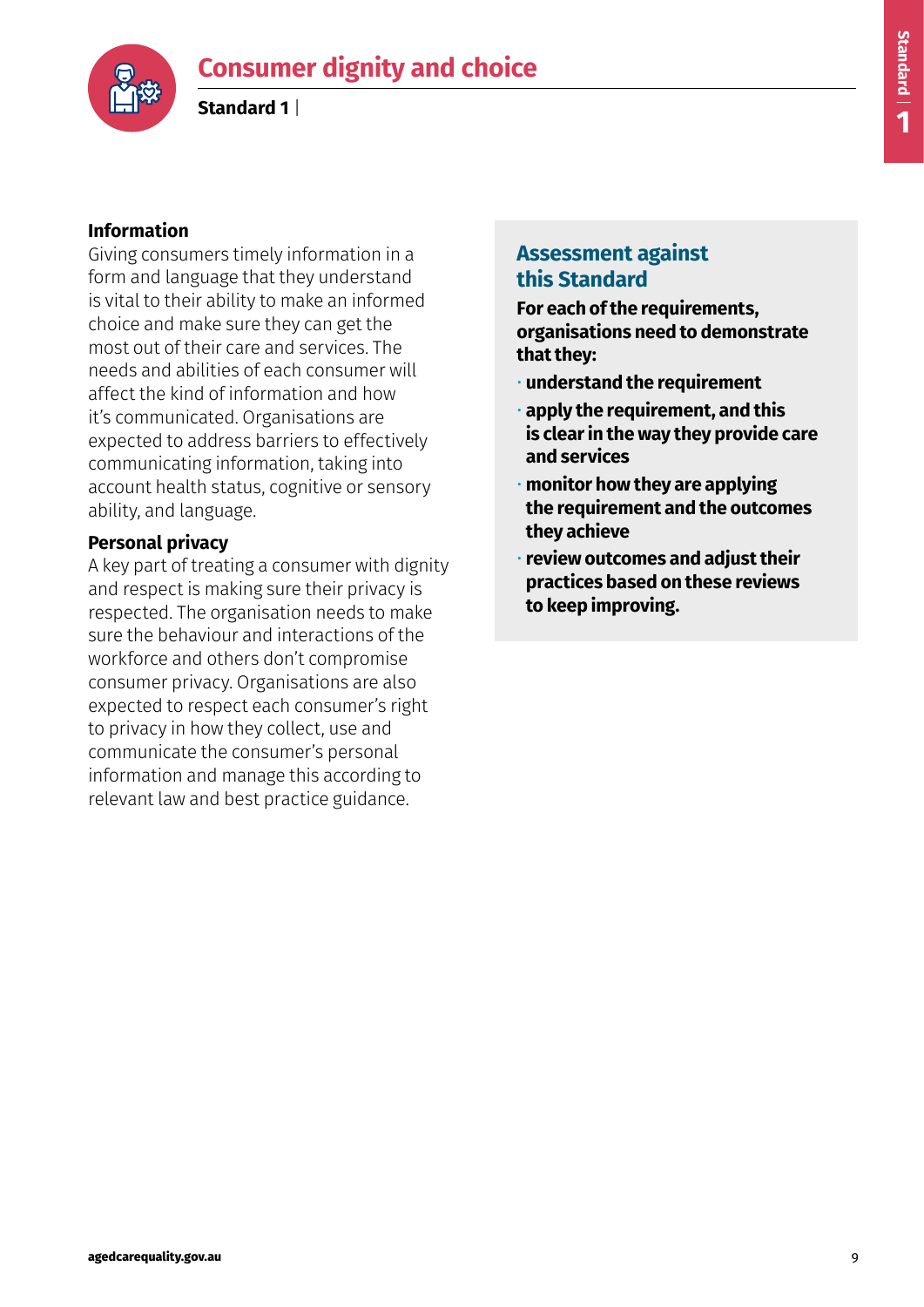

**Standard 1** |

### **Linked Standards**

Standard 1 supports all of the other Quality Standards and is essential to providing consumer-centred care.

# **Relevant legislation**

- *Aged Care Act 1997 (Cth), User Rights Amendment (Charter of Aged Care Rights) Principles 2019*
- *Aged Care Act 1997* (section 11.3) Meaning of people with special needs
- *Privacy Act 1988 (Cth), Schedule 1, Australian Privacy Principles*

### **Resources and references**

- Aged Care Sector Committee Sub-Group (2017). *Aged Care Diversity Framework*<sup>1</sup>
- Aged Care Sector Committee Sub-Group (2019). *Aged Care Diversity Framework action plans*<sup>2</sup>
- Australian Health Ministers' Advisory Council (2016). *Cultural Respect Framework for Aboriginal and Torres Strait Island Health 2016-2026*<sup>3</sup>
- Centre for Cultural Diversity in Ageing, *Inclusive Service Standards*<sup>4</sup>
- Cognitive Decline Partnership Centre (2018). *Supported decision-making in aged care: A policy development guideline for aged care providers in Australia. (2nd edition)*<sup>5</sup>
- La Trobe University (2013). *Sexuality Assessment Tool (SexAT) for residential aged care facilities*<sup>6</sup>
- La Trobe University (2016). *The Rainbow Tick Guide to LGBTI Inclusive Practice*<sup>7</sup>

1 https://agedcare.health.gov.au/support-services/people-from-diverse-backgrounds/aged-care-diversity-framework

2 https://agedcare.health.gov.au/support-services/people-from-diverse-backgrounds/aged-care-diversity-framework-action-plans

- 3 http://healthbulletin.org.au/articles/cultural-respect-framework-2016-2026-for-aboriginal-and-torres-strait-islander-health/
- 4 http://www.culturaldiversity.com.au/service-providers/inclusive-services-standard
- 5 http://sydney.edu.au/medicine/cdpc/documents/resources/SDM-Policy-Guidelines.pdf
- 6 https://www.latrobe.edu.au/\_\_data/assets/pdf\_file/0008/746711/DCRC-Sexuality-Assessment-Tool-SexAT.pdf
- 7 https://www.latrobe.edu.au/arcshs/health-and-wellbeing/lgbti-ageing-and-aged-care/resources-reports-and-training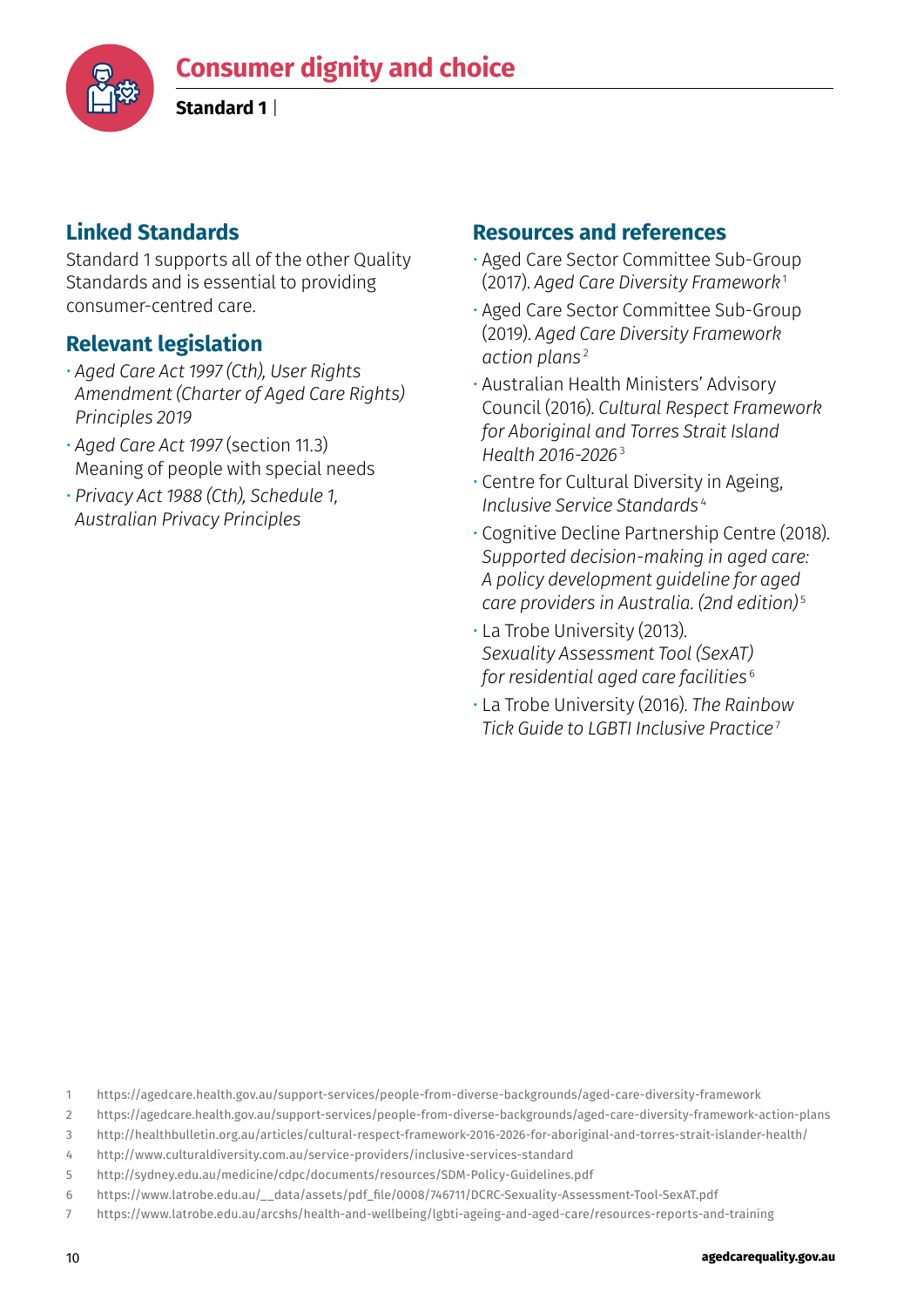# **Standard 1**  Requirement (3)(a)



*Each consumer is treated with dignity and respect, with their identity, culture and diversity valued.*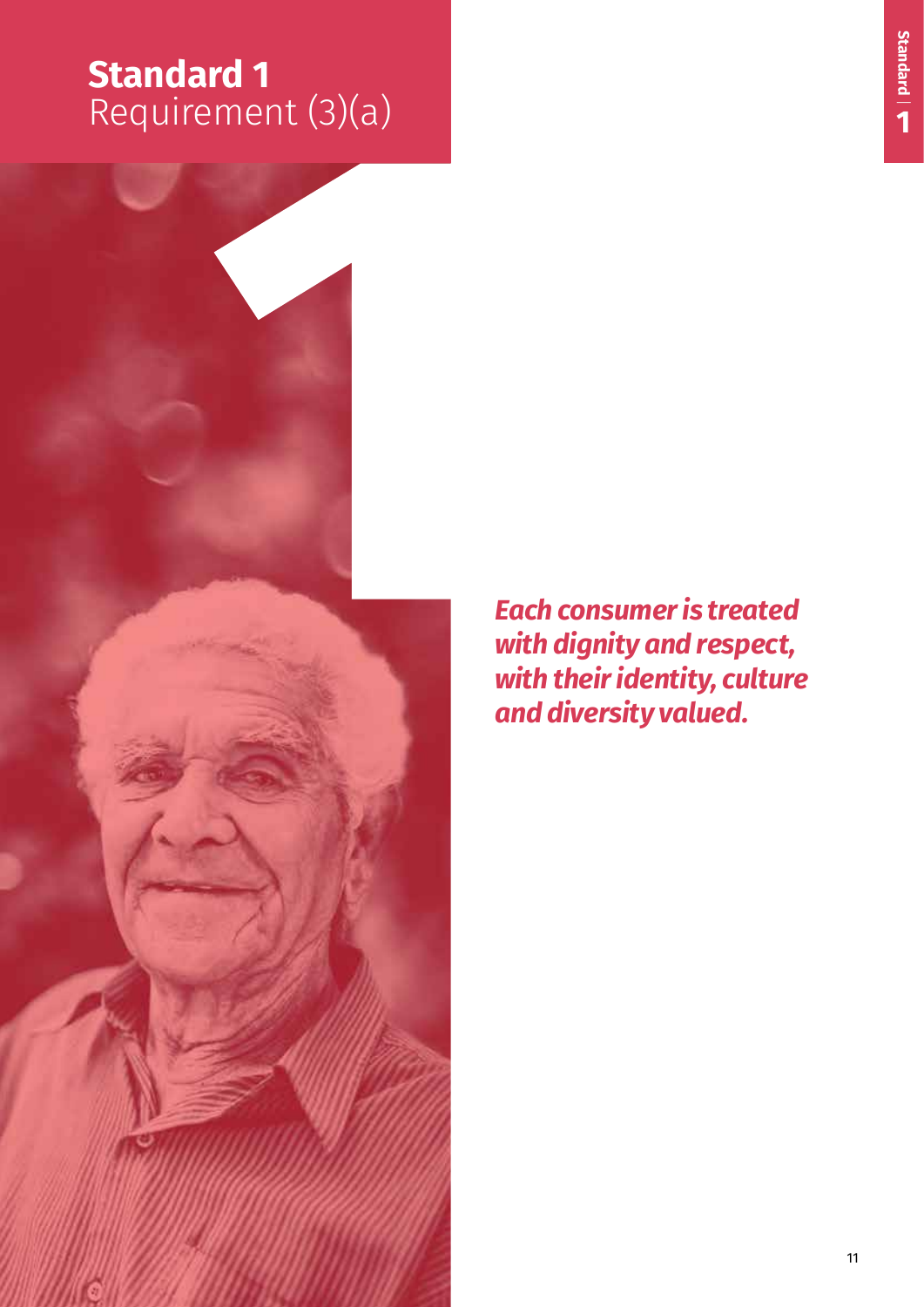

**Standard 1** | Requirement (3)(a)

# **Intent of this requirement**

People are all shaped by personal characteristics, experiences, values and beliefs. Aged care consumers have the same diversity of characteristics and life experiences as the rest of the community. Each consumer has social, cultural, language, religious, spiritual, psychological and medical needs that affect the care, services and supports they need.

No two consumers' lived experiences are the same. What is respectful or dignified for one consumer might not be for another. This means organisations need to take the time to listen to and understand each consumer's personal experience. They need to work with consumers in an inclusive and respectful way, using a consumer-focused approach.

It's important for an organisation to address diversity, whether or not a consumer has told them about their unique life experiences or characteristics. Using strategies to support the organisation's commitment to diversity helps consumers to feel confident sharing their identity and helps the workforce to see them as a whole person.

### **Reflective questions**

**How does the workforce support the rights of consumers in line with the Charter of Aged Care Rights?**

**How would a consumer know that the organisation is inclusive and would support them to express their culture, diversity and identity if they wanted?**

**Does the organisation collaborate with others or look for expert advice to support it respond to a consumers' diverse needs?**

**How does the organisation support the workforce to understand how their own culture, personal attitudes, values and beliefs affect the way they deliver care and services?**

**Are there ways for consumers to report disrespectful care or discrimination in how their care and services are delivered? What processes does the organisation have for handling consumer-to-consumer discrimination while maintaining the dignity of all involved?**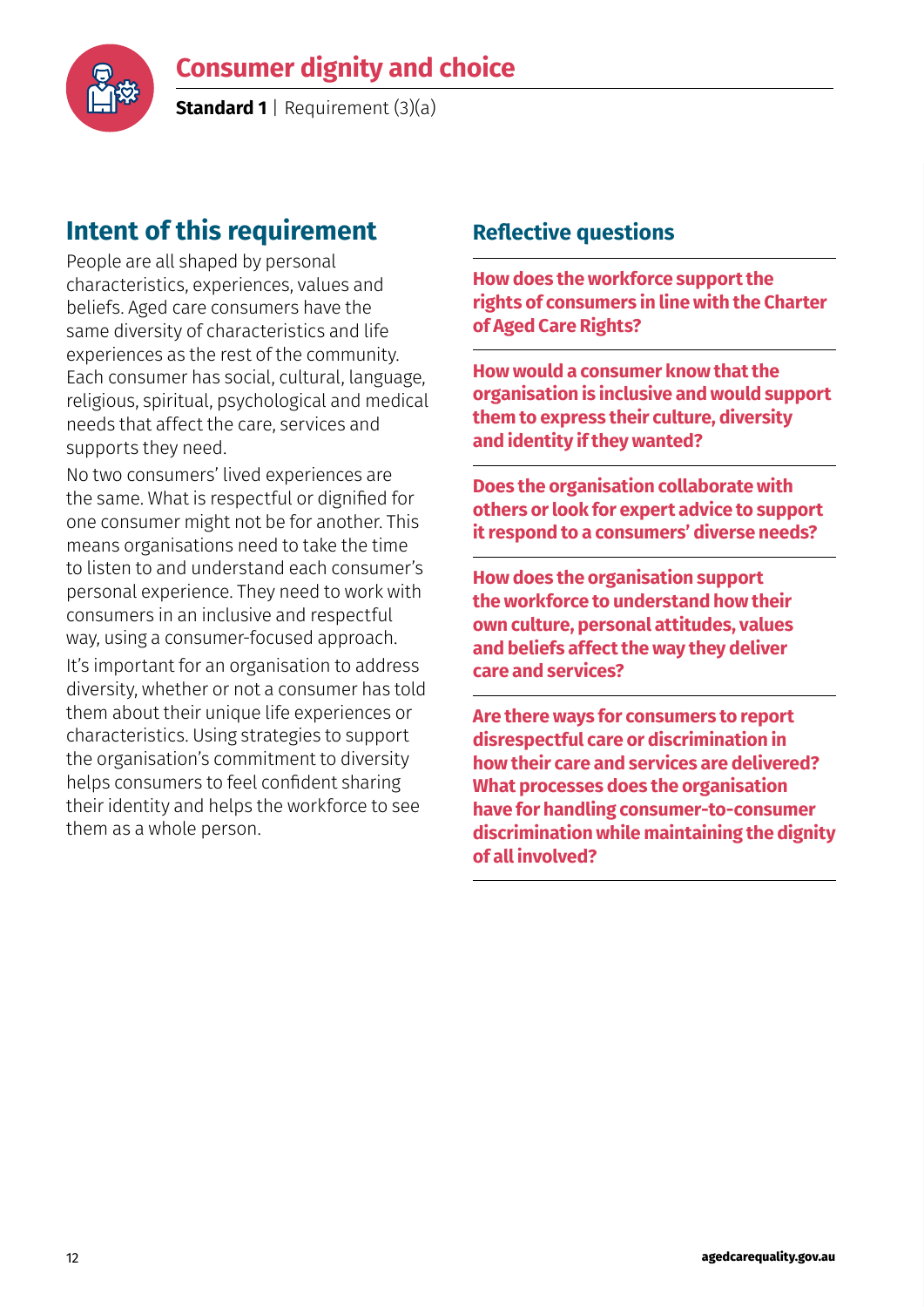



**Standard 1** | Requirement (3)(a)

# **Examples of actions and evidence**

#### **Consumers**

- Consumers say they are treated with dignity and respect at all times.
- Consumers say they feel accepted and valued whatever their needs, ability, gender, age, religion, spirituality, mental health status, ethnicity, background or sexual orientation.
- Consumers say they are treated fairly and don't experience discrimination.

### **Workforce and others**

- The workforce can describe what treating consumers with dignity and respect means in practice and what they would do if they thought a consumer's dignity wasn't being upheld.
- The workforce can describe how they respect and promote cultural awareness in their everyday practice.
- The workforce show how they recognise, promote and value diversity, including differences in culture, beliefs, relationships and sexuality.
- Workforce orientation, training or other records that show how the organisation supported the workforce to meet this requirement.

- Strategic documents, policies and procedures have an inclusive, consumercentred approach to delivering care and services. They explain the organisation's commitment to diversity.
- A diversity action plan, or similar document, shows that the workforce has put strategies in place for inclusive care and service delivery and these are followed.
- Records show how consumers are involved in defining dignity and respect, and ways they believe dignity and respect can be maintained.
- Evidence that the organisation tells consumers about their rights, including their right to have their dignity maintained, be treated with respect and how it supports the identity, culture and diversity of consumers when delivering care and services.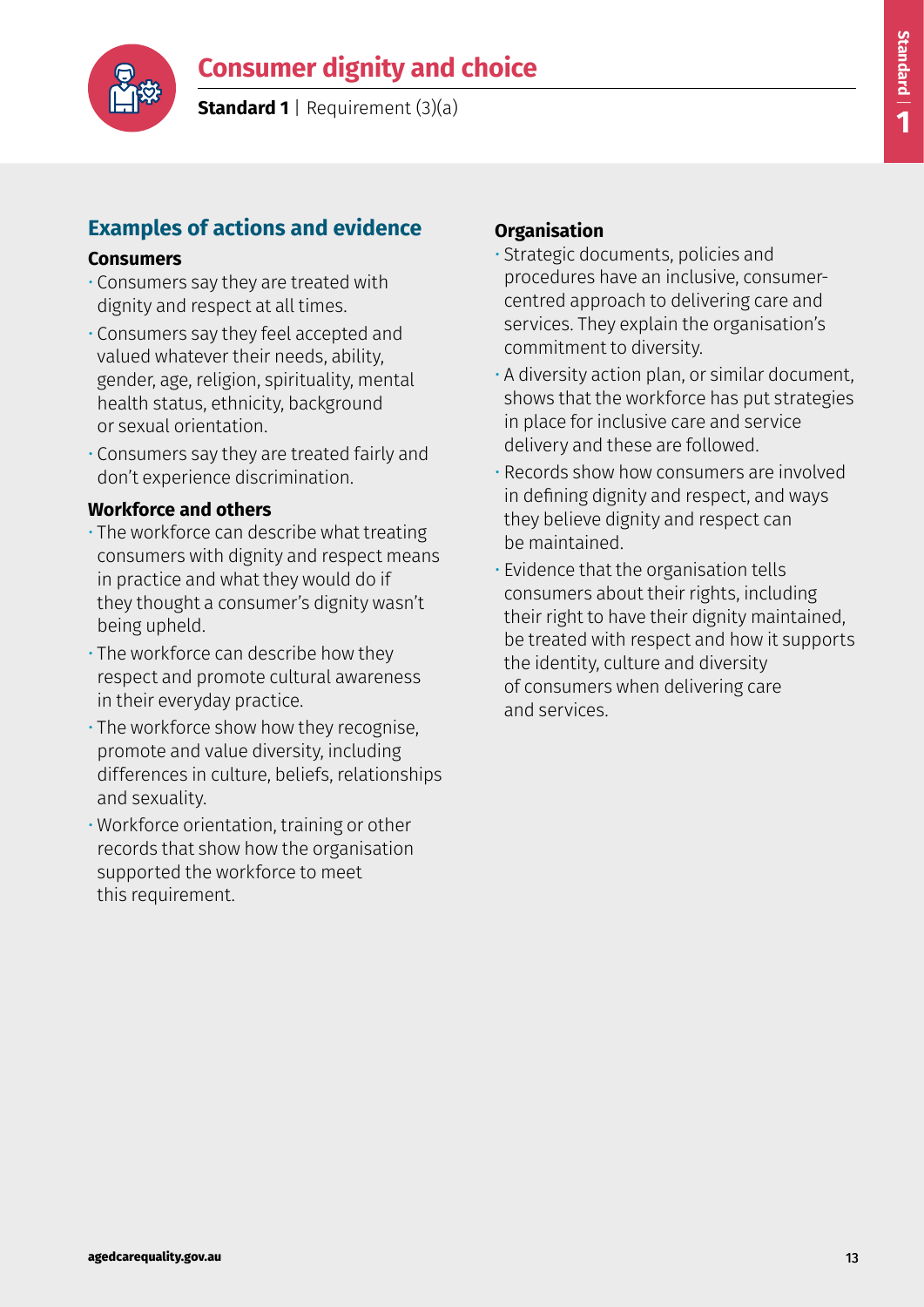# **Standard 1**  Requirement (3)(b)



*Care and services are culturally safe.*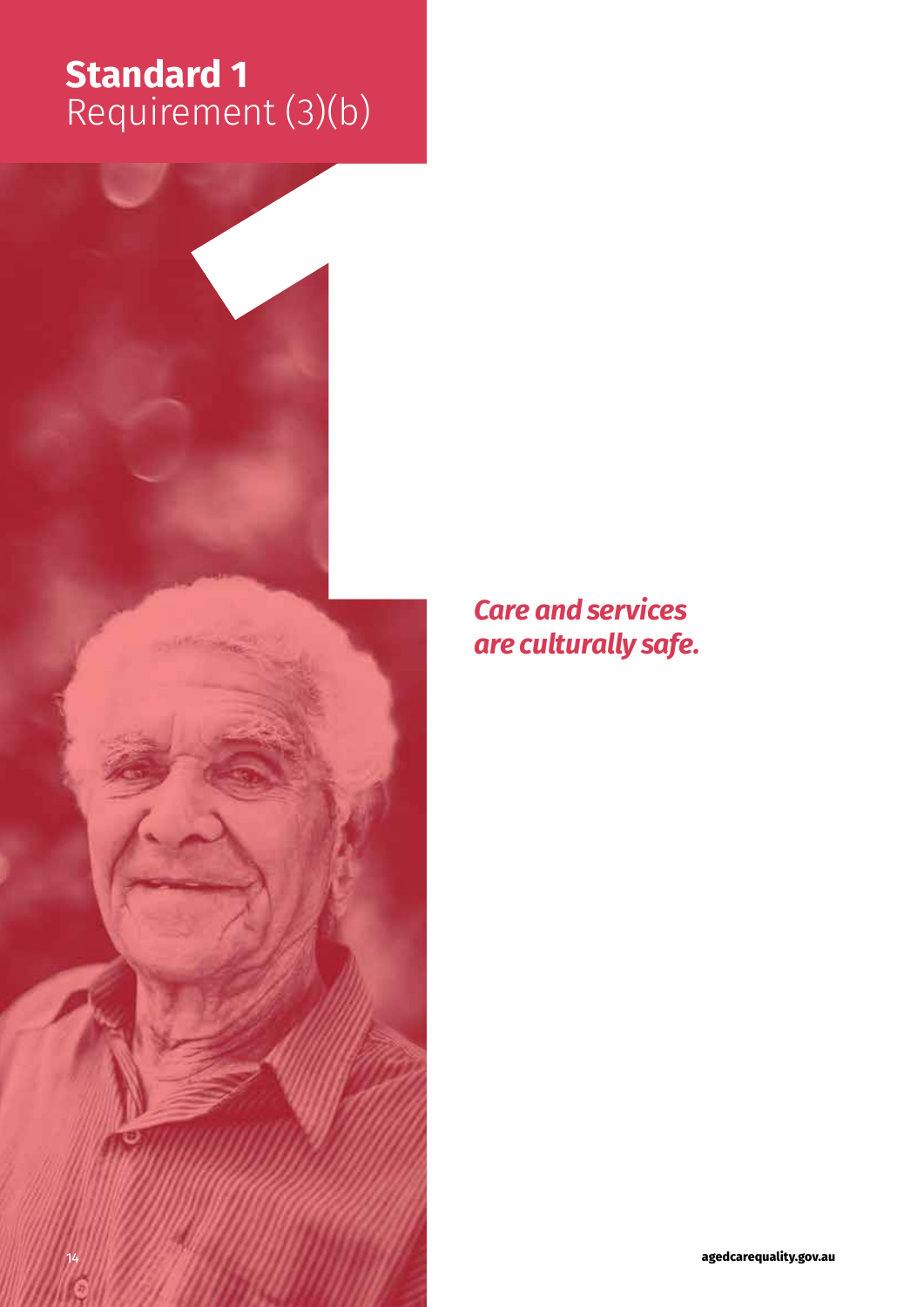

**Standard 1** | Requirement (3)(b)

# **Intent of this requirement**

Delivering culturally safe care and services is about recognising, respecting and supporting the unique cultural identities of consumers by meeting their needs and expectations and recognising their rights. An understanding of a consumer's cultural identity can lead to better care and service outcomes for consumers. What is culturally safe for one consumer can be different to what is culturally safe for another consumer. This can be true even among people who identify as being from the same group.

Delivering care and services that are culturally safe, means working with the consumer, and any other people they want to involve, so that their cultural preferences and needs can be understood. It goes further than just respecting diversity. It means that organisations know what to do to make each consumer feel respected, valued and safe. Achieving culturally safe care and services means that an organisation must demonstrate its inclusive care and support for cultural diversity for each consumer throughout the Quality Standards.

### **Reflective questions**

**How does the organisation consider family and community connections, and support cultural customs, beliefs, needs and practices when planning care and services?**

**How does the management of the organisation communicate to the workforce about culturally safe service practices in relation to the unique needs of their consumers?**

**Is the organisation's commitment to cultural safety clear to consumers, potential consumers and the workforce?**

**How has the organisation embedded safe and inclusive practices in how it delivers care and services and within its service environment?**

**Do forms, surveys and information use inclusive and gender-neutral language?**

**Do forms, surveys and information provide options that allow people to share their identity and their health and support needs?**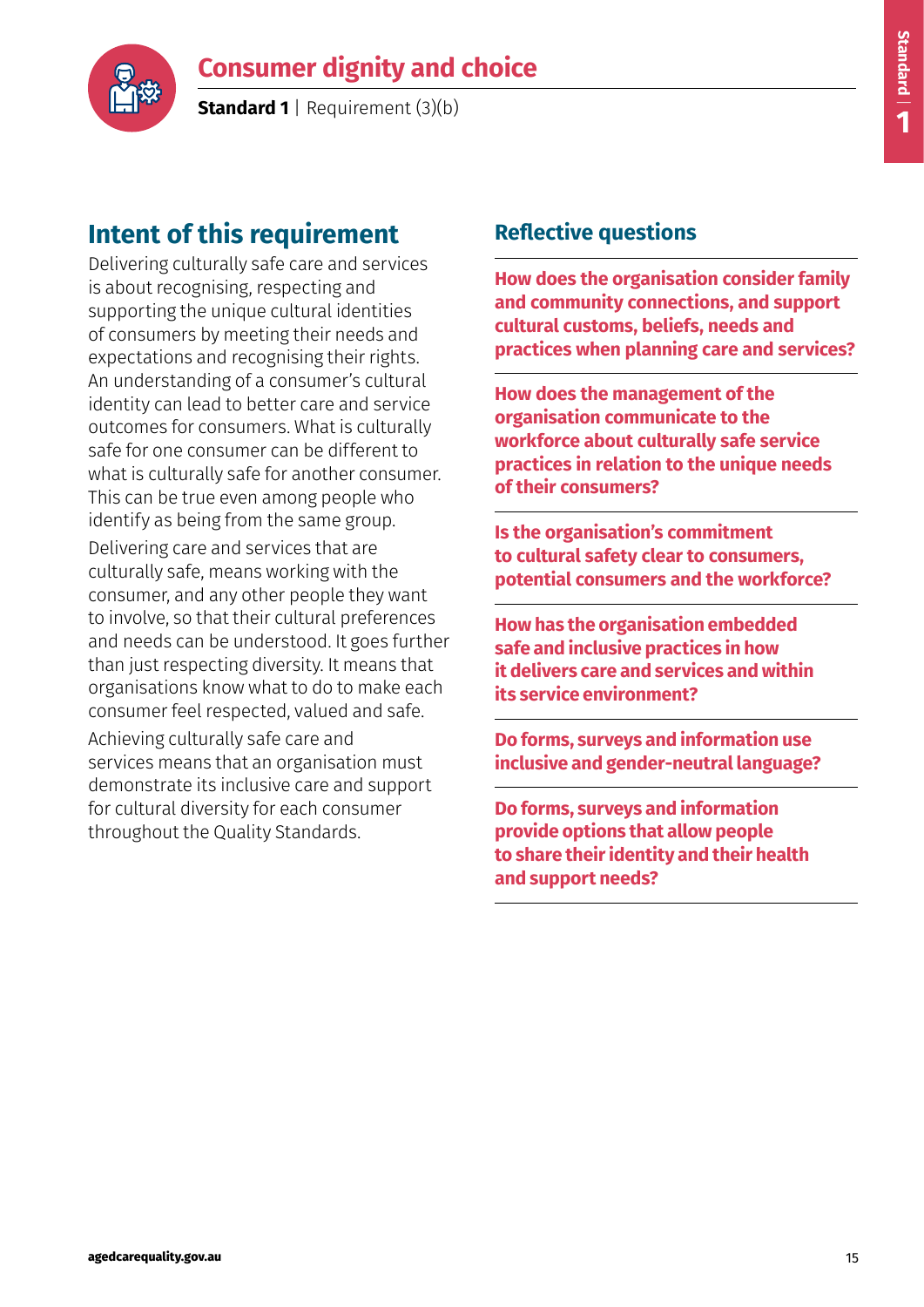

**Standard 1** | Requirement (3)(b)

# **Examples of action and evidence**

#### **Consumers**

- Consumers say members of the workforce delivering care and services understand their needs and preferences and know what to do to make sure they feel respected, valued and safe.
- Consumers can give examples of ways that members of the workforce have delivered care so that they feel comfortable and safe (for example, respecting their ethnicity, spirituality, culture, sexuality and relationship status).
- Consumers say the workforce make all their visitors feel welcome. Consumers feel that people who are significant in their life are also comfortable displaying affection and support in front of the workforce and others.
- Consumers say they have been asked to share their experiences of care and services, and they have given feedback on whether the organisation has met their expectations of cultural safety.

#### **Workforce and others**

- The workforce can describe how they adapt the way care and services are offered so they are culturally safe for each consumer.
- The workforce can describe how they address misconceptions, bias, stereotypes and other barriers to delivering culturally safe care and services.
- Management of the organisation shows a clear understanding of events and preferences that may affect what is culturally safe for people with special needs, as identified in the *Aged Care Act.*
- Workforce orientation, training or other records that show how the organisation supported the workforce to deliver culturally safe care and services and to meet this requirement.

- Evidence that strategic documents, policies and procedures have an inclusive, consumer-centred approach to organisational practices and care and service delivery.
- Evidence that the organisation is proactive rather than responsive to cultural safety issues and supports the workforce to work in cross-cultural settings in a positive way.
- Management of the organisation has asked for and considered the opinions of consumers and their representatives when reviewing how they can improve the cultural safety of care and services.
- Records show that the organisation has delivered care and services in a way that reflects what culturally safe care means for individual consumers. For example, demonstrate the steps taken to meet the consumer's preference for the gender of the care worker to deliver the care or service.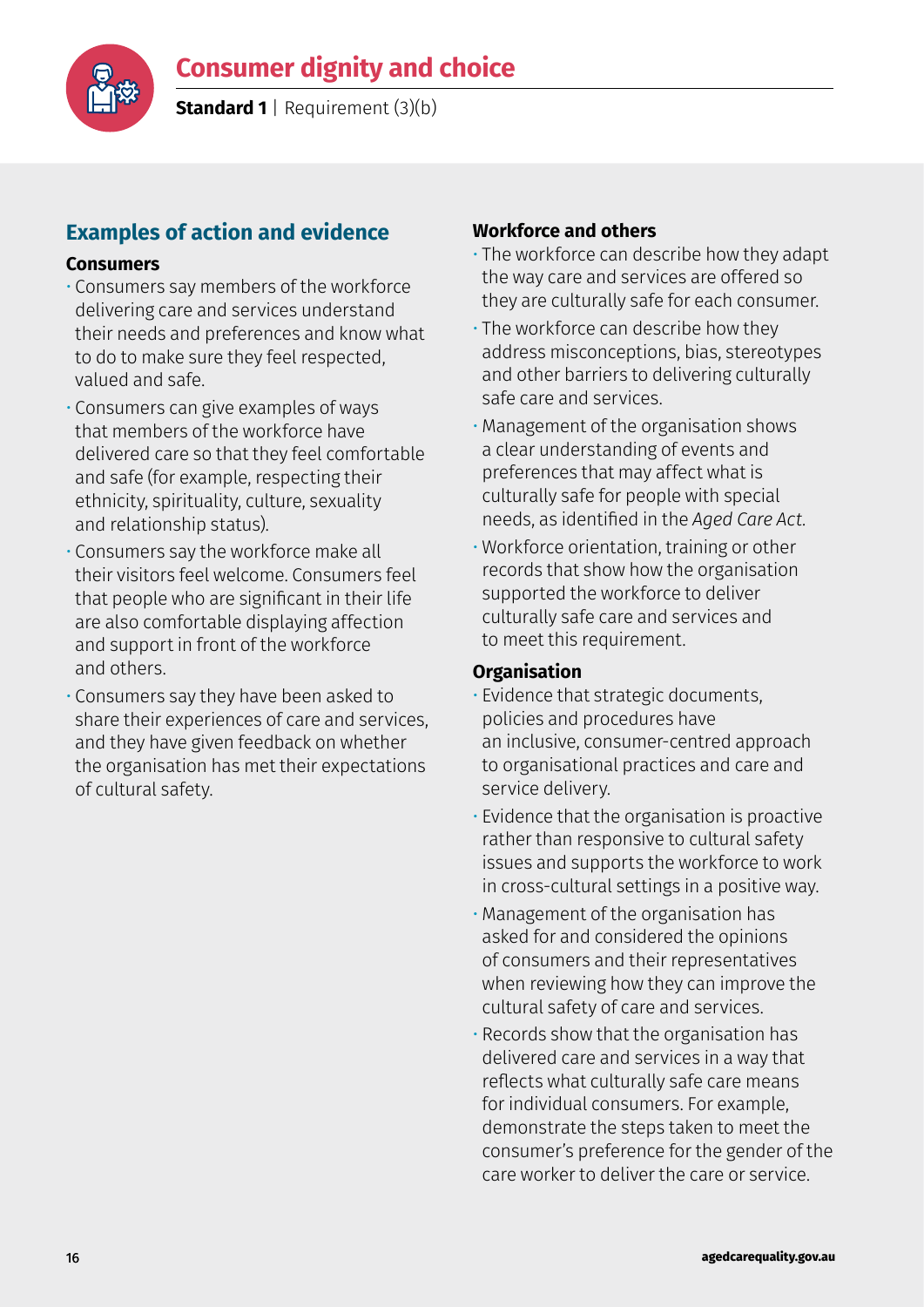# **Standard 1**  Requirement (3)(c)



# *Each consumer is supported to exercise choice and independence, including to:*

- *(i) make decisions about their own care and the way care and services are delivered; and*
- *(ii) make decisions about when family, friends, carers or others should be involved in their care; and*
- *(iii) communicate their decisions; and*
- *(iv) make connections with others and maintain relationships of choice, including intimate relationships.*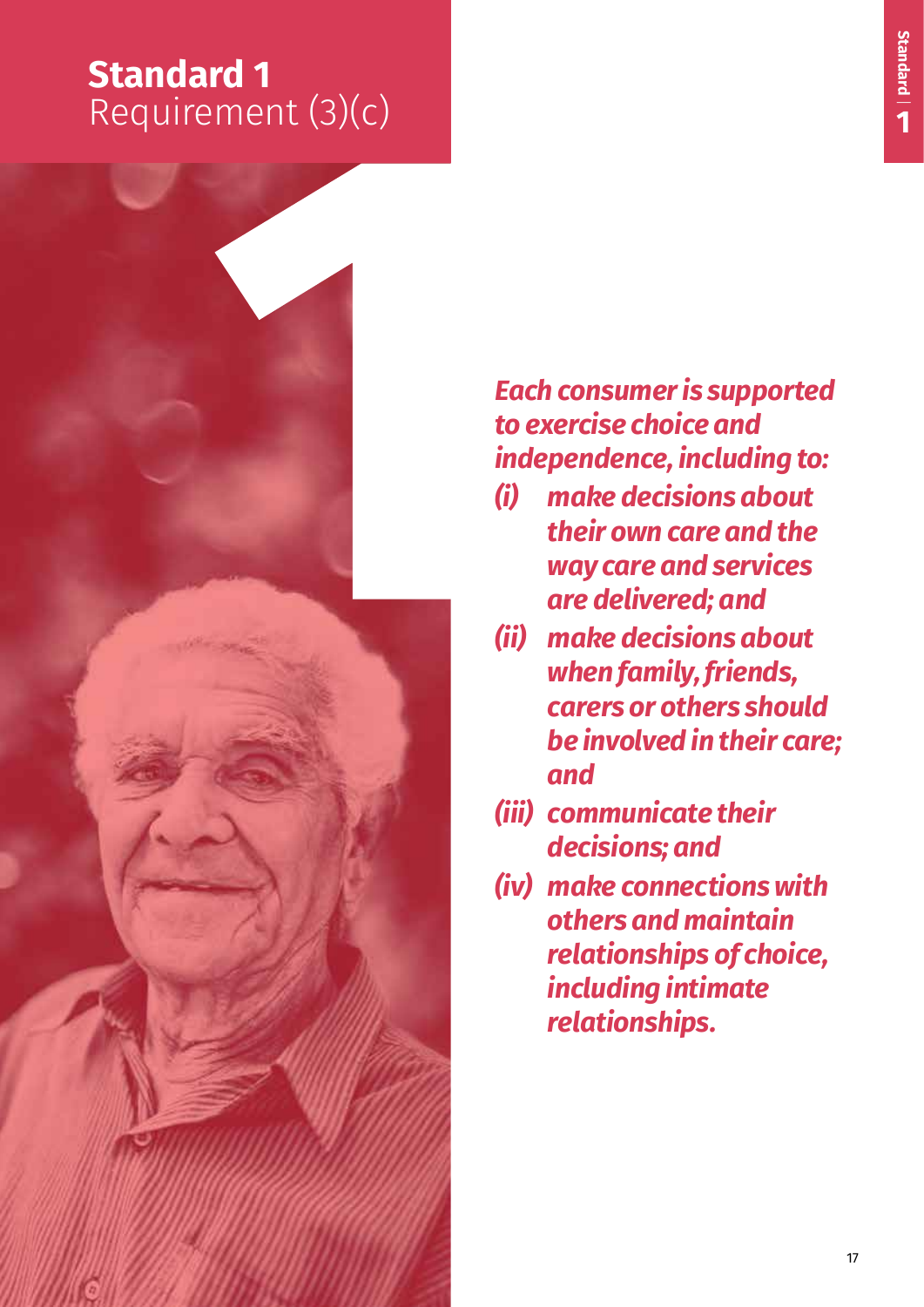

**Standard 1** | Requirement (3)(c)

# **Intent of this requirement**

This requirement recognises that making decisions about life, and having those decisions respected, is an essential right of each consumer. This principle means as much as possible that decisions are made by consumers themselves.

A consumer may choose to involve others as representatives in making their decision. For example, the consumer may choose to have a relative, partner, friend as a representative involved in decisions about their care. Where a consumer lacks the capacity to make decisions they may have a court or tribunal-appointed guardian to make decisions on their behalf.

Organisations are expected to recognise the consumer's social networks, and support each consumer to choose their social connections, including their close or intimate relationships.

Wherever consumer choice is mentioned in this document, it includes the need for consumers to have options and information to support their choice. There may also be situations where consumers won't be able to have unlimited choice, such as if their choice negatively affects other people. In these situations, it's expected that the organisation will take reasonable steps to find alternatives that can help meet the consumer's needs and preferences.

In all cases, it's expected that organisations manage consumer choices in line with the Aged Care Charter of Rights, their agreement with the consumer and other responsibilities under the *Aged Care Act 1997*, as well as their obligations under competition and consumer law.

## **Reflective questions**

**How does the organisation support each consumer to make decisions about the way they live and understand the care and service options available to them?**

**How does the organisation make sure the workforce doesn't limit a consumer's choices because they have made a judgement about the wisdom of that choice or what the outcome will be?** 

**How does the organisation support the workforce to manage issues of consent and work out a consumer's ability to make decisions?**

**If a consumer wants to pursue an intimate or sexual relationship, how would the organisation support them to do this? How would the consumer know the organisation supports this?**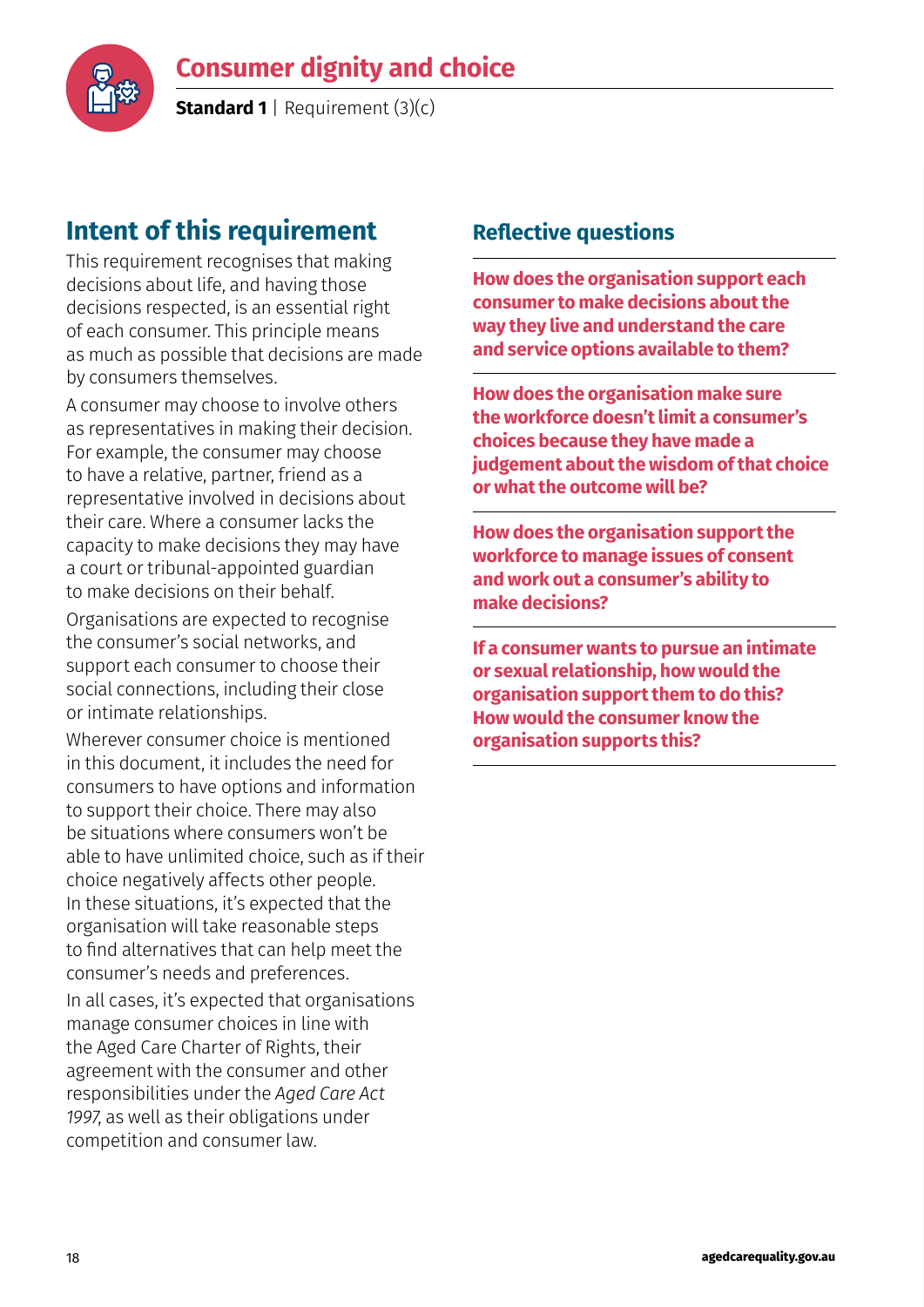



**Standard 1** | Requirement (3)(c)

# **Examples of actions and evidence**

#### **Consumers**

- Consumers say the organisation supports them to make and communicate decisions affecting their health and well-being and that they can change these decisions at any time.
- Consumers say they are recognised as an expert in their own experiences, and their personal preferences, lifestyle and care and services choices are respected.
- Consumers say they have as much control over the planning and delivery of care and services as they want to.
- Consumers say the workforce respect their independence, including their right to intimacy and sexual expression.

#### **Workforce and others**

- The workforce can describe how they have achieved the level of skills or knowledge they need to support consumers to exercise choice.
- The workforce can give examples of how they help consumers make day-to-day choices and help with access to any support the consumer needs to make or communicate decisions, such as an interpreter.
- The workforce can describe the problemsolving steps they take to reach an outcome for a consumer when they aren't able to meet the consumer's choice or when a consumer's choice affects the rights or well-being of others.
- Workforce orientation, training or other records that show how the organisation supported the workforce to meet this requirement.

- Evidence of how the organisation manages situations where the consumer's decision is different to what another person, such as a family member, might think is in their 'best interest'.
- Evidence of how the organisation supports consumer choice and independence, and how agreements are reached if they aren't able to meet a consumer's choice.
- Records include details of consumer's representatives and show the key decisions that consumers have made about care and services.
- Evidence the information that the organisation provides to consumers and their representatives, supports their ability to understand the choices available to them.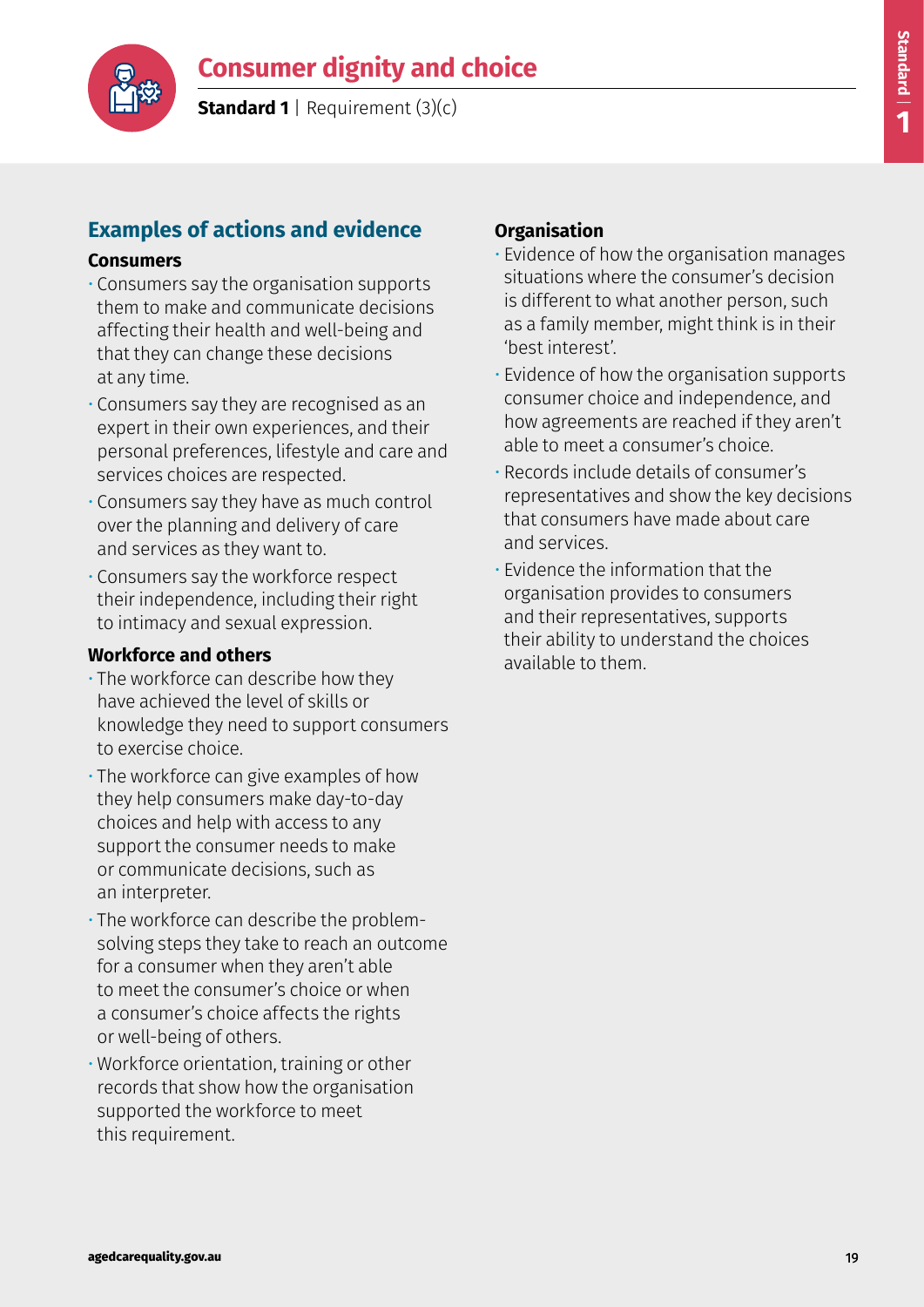# **Standard 1**  Requirement (3)(d)



*Each consumer is supported to take risks to enable them to live the best life they can.*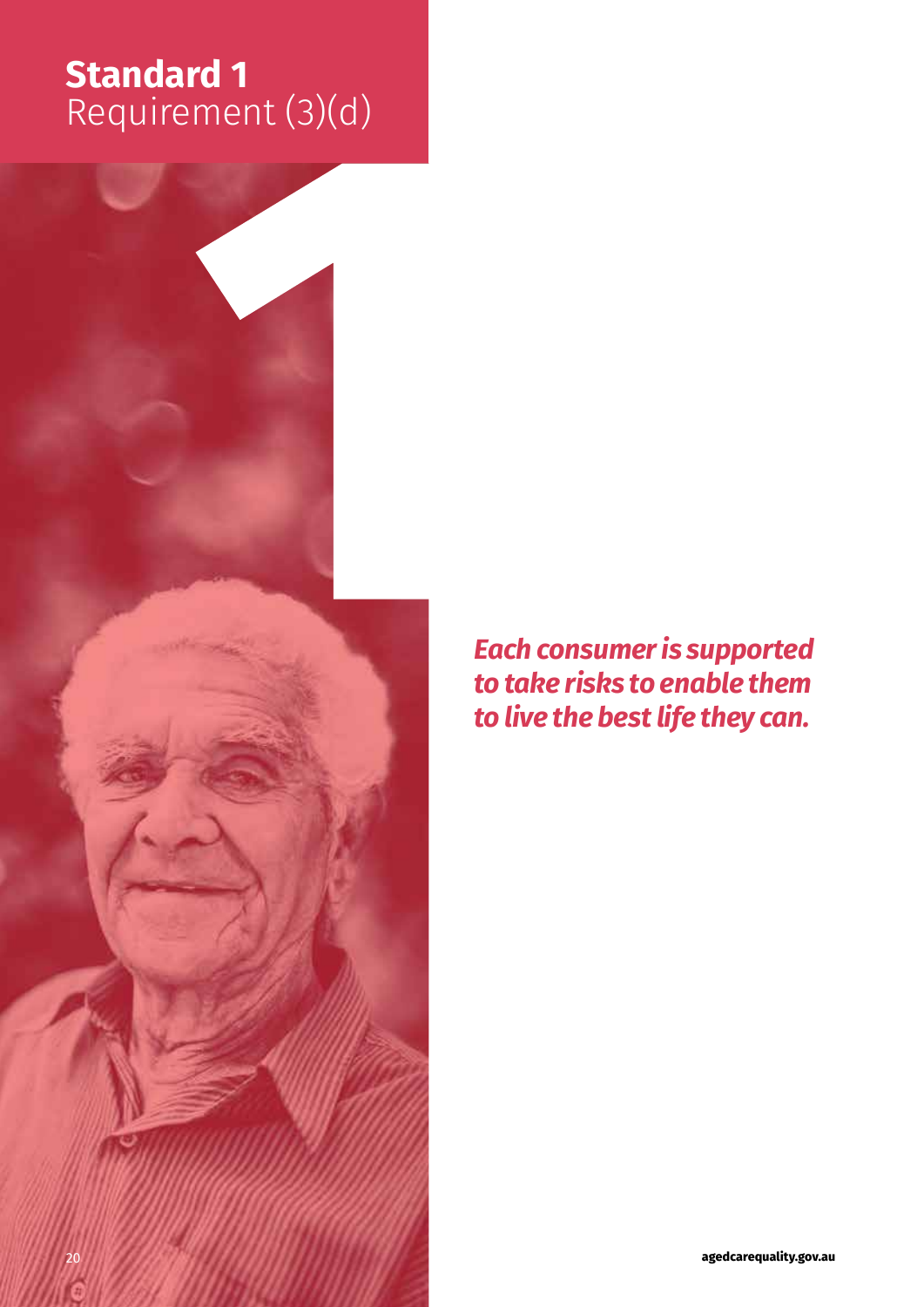

**Standard 1** | Requirement (3)(d)

# **Intent of this requirement**

All adults have an equal right to make decisions about things that affect their lives and to continue to make those decisions as they get older. Making decisions in everyday life involves risks. This requirement is about how the organisation respects a consumer's wishes and preferences relating to the risks they choose to take.

Dignity of risk supports a consumer's independence and self-determination to make their own choices, including to take some risks in life. If consumer choices are possibly harmful to them, organisations are expected to help the consumer understand the risk and how it could be managed to help them live the way they choose.

Organisations have other responsibilities under law to manage risks to the health and safety of the workforce and others in the service environment. In meeting these obligations the organisation is expected to show how they involve consumers and look for solutions that are the least restrictive of their choice and independence.

### **Reflective questions**

**How does the organisation plan, adopt and review ways to support consumer choice and decision-making, including when it involves risk?**

**What methods or strategies does management of the organisation and the workforce use to support consumers to make choices, including when a choice may include risks to the consumer?**

**Do interactions between consumers and the workforce show that they support consumers to make choices which involve risk? Do these interactions show that they respect the consumer's decisions?**

**How does the organisation review risks that they have identified? How do they use risk mitigation to inform future risk management approaches and problem solving to improve outcomes for consumers?**

**How does the organisation support the workforce to respect a consumer's decisions and choices, even when they feel uncomfortable about the risk involved?**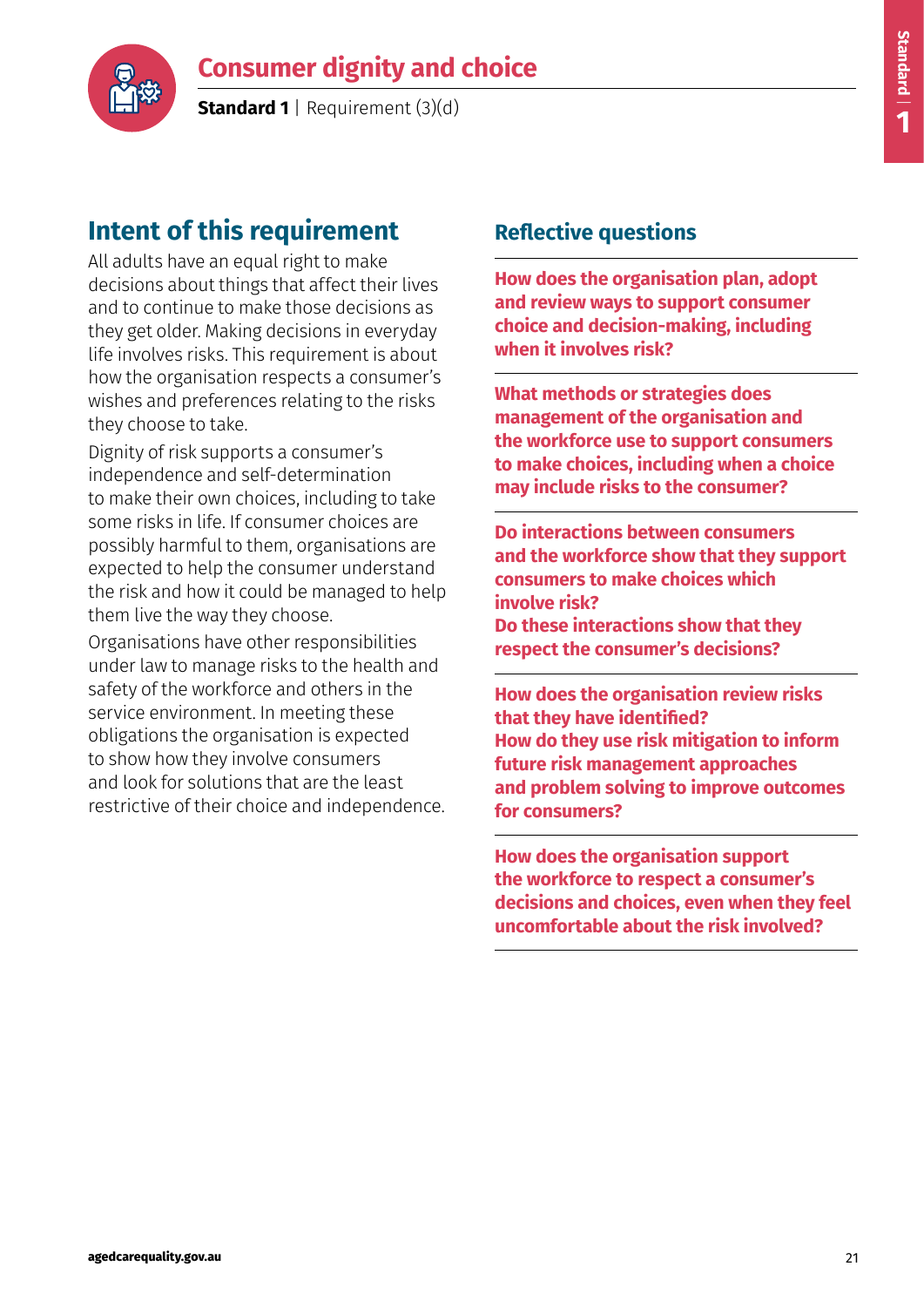

**Standard 1** | Requirement (3)(d)

# **Examples of actions and evidence**

#### **Consumers**

- Consumers say the workforce understand what is important to them and aren't judgemental about choices they make.
- Consumers say they feel heard when they tell members of the workforce what matters to them and what they want.
- Consumers say they are supported to understand benefits and possible harm when they make decisions about taking risks in day-to-day life and over the long term.
- Consumers say they are an active partner in decisions that involve risk and problem-solving solutions to reduce risk where possible.

#### **Workforce and others**

- The workforce can describe how they use problem-solving solutions to minimise risk and tailor solutions to help the consumer live the life they choose.
- The workforce can describe examples of how the organisation has supported consumers to have choice and control, including when that choice involves risk.
- The workforce can describe how the organisation takes reasonable care to avoid risks without limiting the ability of consumers to take responsibility for their own decisions and choices.
- Workforce orientation, training or other records that show how the organisation supported the workforce to meet this requirement.

- Evidence of policies and procedures that support the workforce to manage any tension between consumers taking risks, or refusing care or services, and their professional or legal obligations.
- Examples of problem-solving tools or decision support processes that combine a consumer's values, goals and preferences with information about benefits and risks, to achieve consumer-centred solutions.
- If a consumer's choices and preferences are restricted, there are policies and procedures that make sure these restrictions are limited and tailored and proportionate to the risk.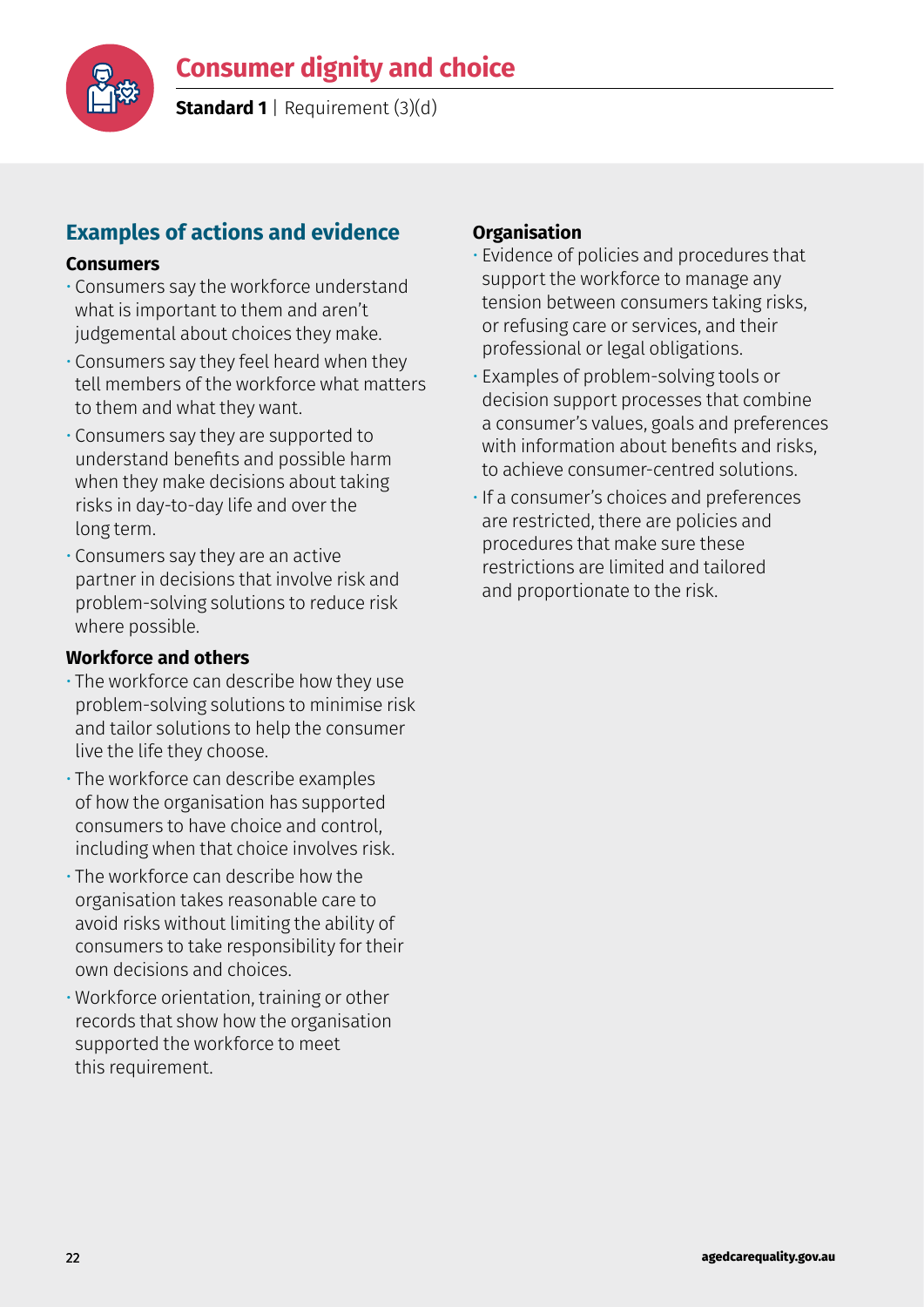# **Standard 1**  Requirement (3)(e)



*Information provided to each consumer is current, accurate and timely, and communicated in a way that is clear, easy to understand and enables them to exercise choice.*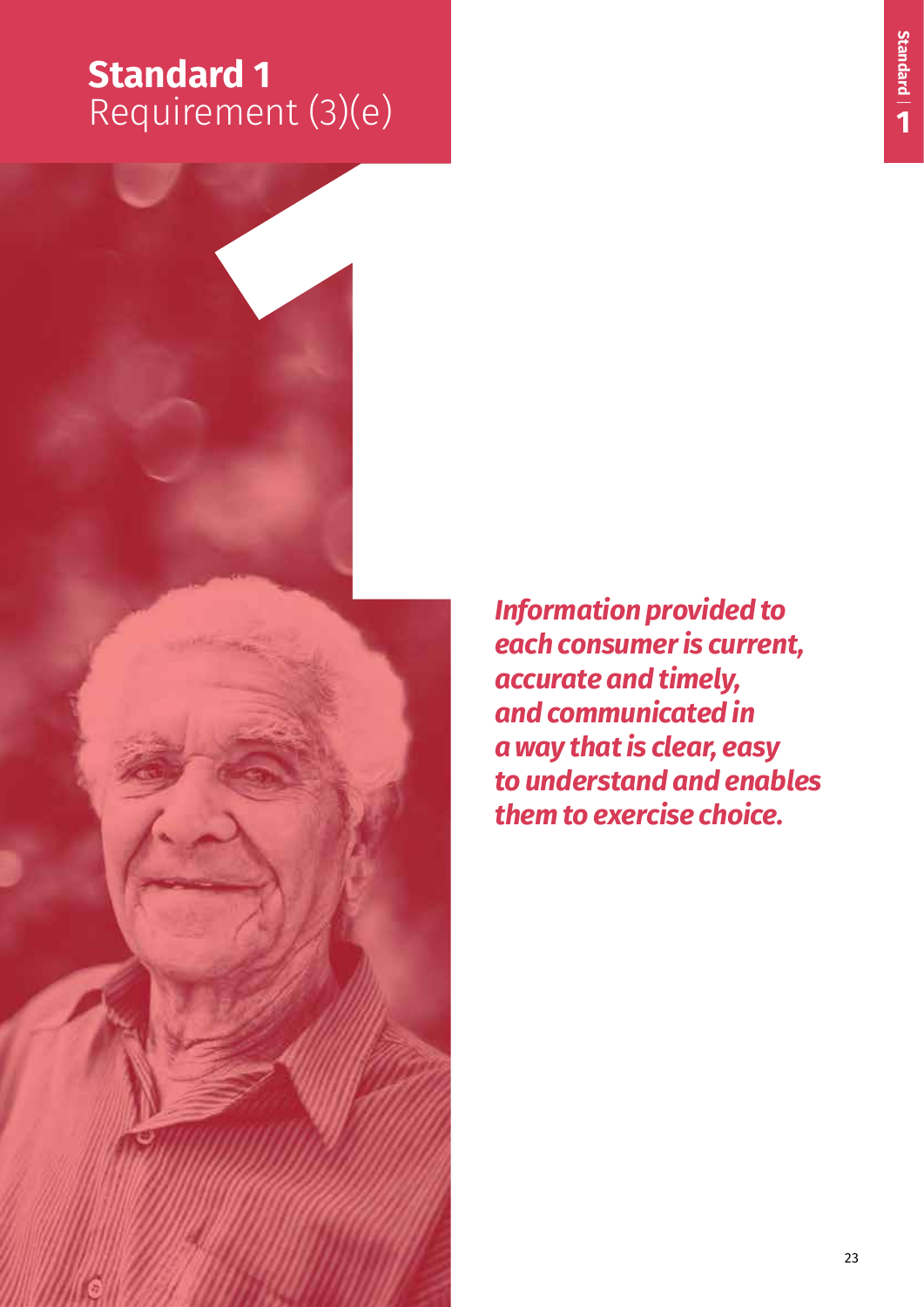

**Standard 1** | Requirement (3)(e)

# **Intent of this requirement**

Timely and easily understood information is vital for consumers to be able to make informed choices. It's expected that organisations communicate clearly and supply helpful resources about their care and services, including the care and services they offer, commitments and obligations.

Each consumer's needs and ability will affect the kind of information they need and the way it needs to be communicated. Sensory impairments, such as vision or hearing loss, are common in older people. This means it's vital to provide help or communication aids to make sure sensory impairments do not affect a consumer's ability to exercise choice and be a partner in the care and services choices they make.

Providing information in an appropriate format, through different channels and in languages consumers understand, will help consumers get the most out of their care and services.

### **Reflective questions**

**How does the organisation identify the communication needs of consumers?**

**How does the organisation communicate information to consumers with low literacy levels, sensory or hearing impairments, language barriers or poor cognition?**

**What strategies and communication aids does the organisation use to adapt communication to meet the diverse needs of consumers?**

**Do members of the workforce who provide information to consumers have knowledge and understanding of the care and services on offer?** 

**Can they answer any questions consumers have?**

**How does the organisation involve consumers in developing informationbased resources, for example, through focus groups or consultations?**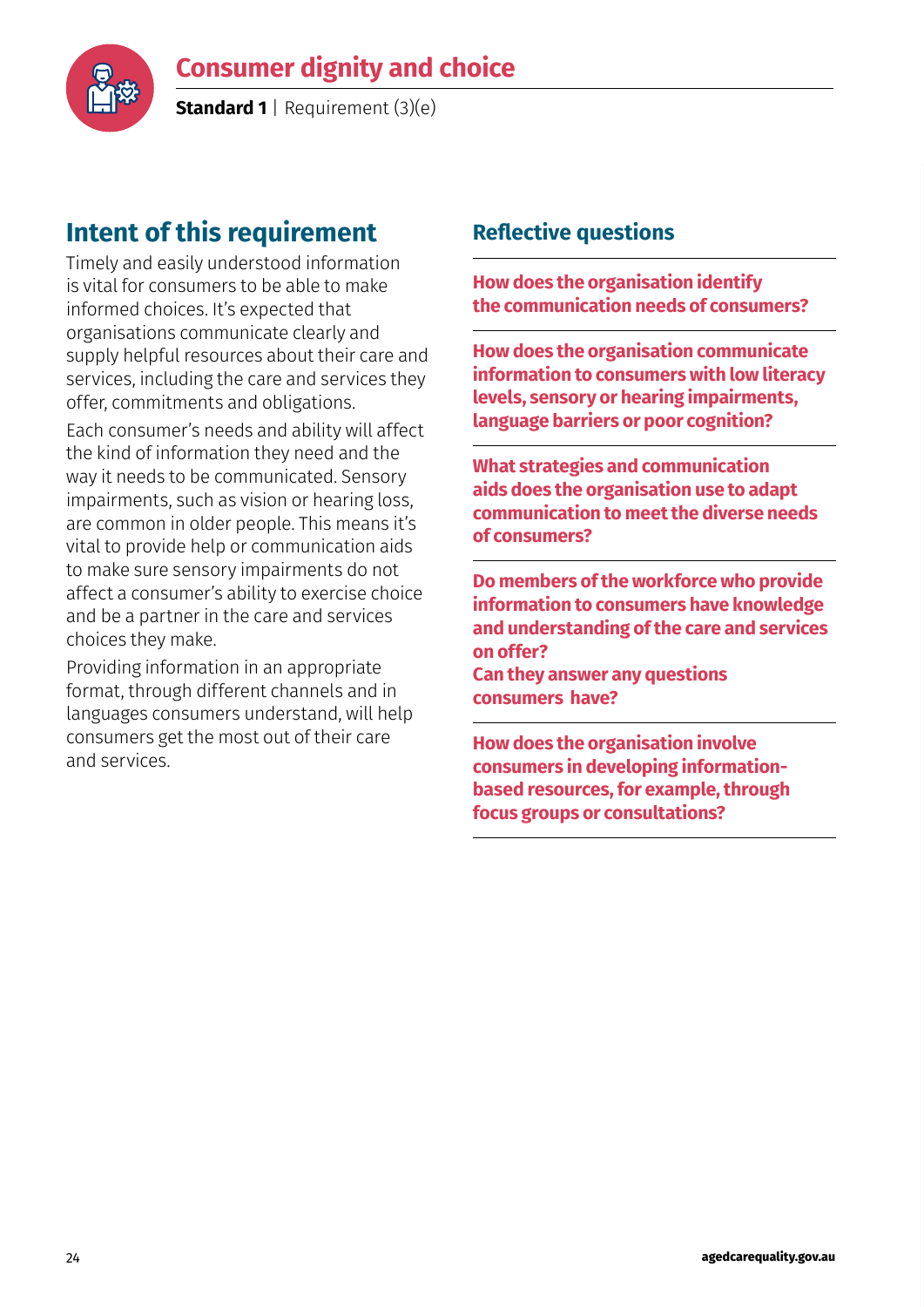

**Standard 1** | Requirement (3)(e)

# **Examples of actions and evidence**

#### **Consumers**

- Consumers say they get the right information, at the right time and in a way they can understand.
- Consumers say they can access translation services and communication tools when they need to and members of the workforce support them to use these.
- Consumers say they are involved in discussions or meetings and are encouraged to ask questions.
- Consumers say they can make choices and get information about risks, possible outcomes and options when making decisions that can involve balancing risk and quality of life.

### **Workforce and others**

- The workforce can describe different ways information is communicated to make sure it's easy to understand and accessible to diverse consumers.
- Management of the organisation can describe how often they review the information provided to consumers, so it's current and relevant.
- The workforce can describe how information is combined when multiple organisations provide care and services, so that each organisation has access to current, accurate and timely information.
- The workforce can describe strategies to communicate information to consumers with poor cognition. They can also describe strategies to communicate information to consumers who need visual aids or hearing assistance.
- Workforce orientation, training or other records that show how the organisation supported the workforce to communicate with diverse consumers and to meet this requirement.

- Evidence that each consumer or their representative has all the information they need to make informed choices and decisions about all aspects of care and services.
- Evidence of accurate, timely and relevant recording and communication of information.
- Evidence that the organisation provides each consumer, or potential consumer, with information in a way that meets their needs. This allows them to make informed choices, understand their rights and the services available to them.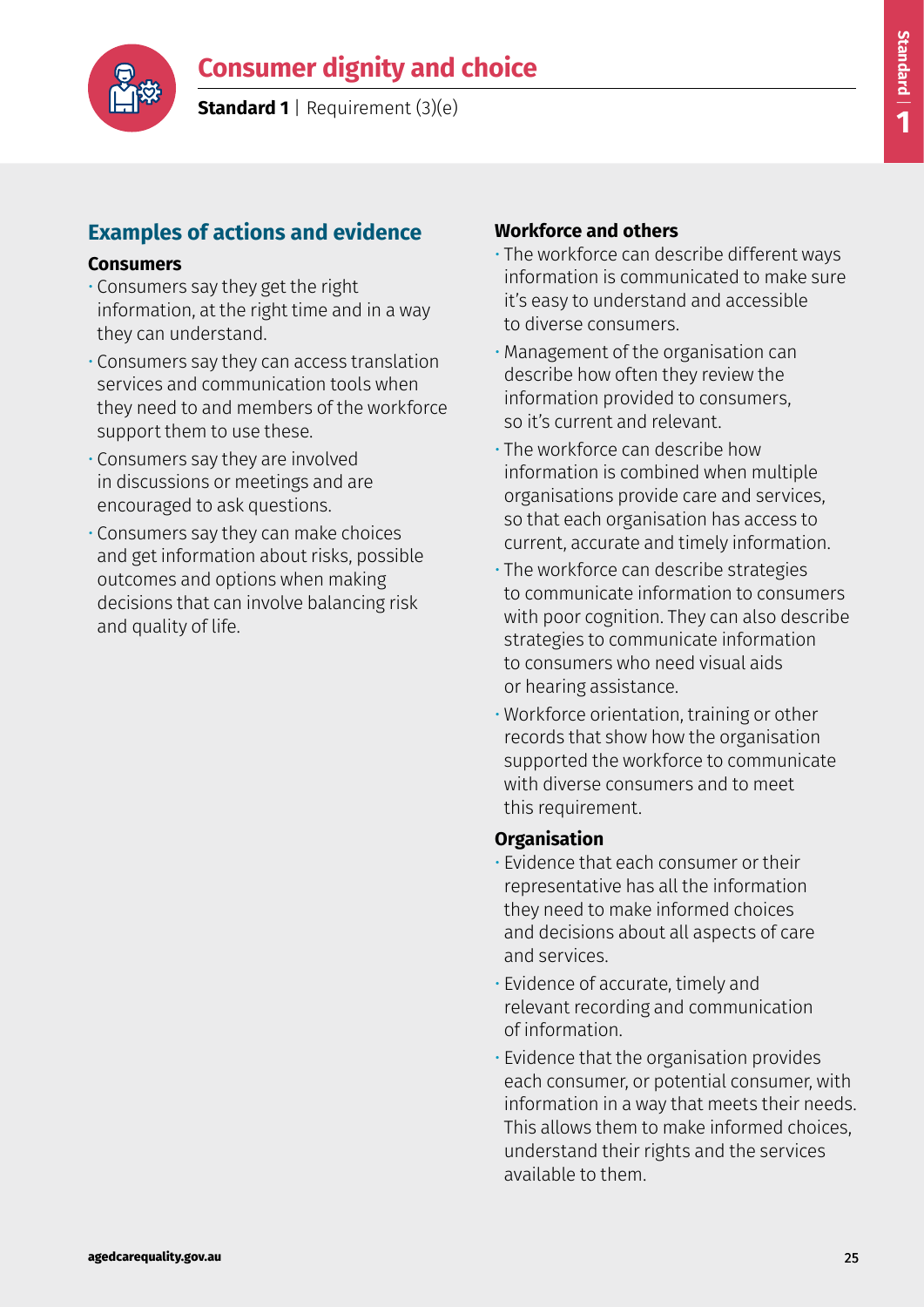# **Standard 1**  Requirement (3)(f)



*Each consumer's privacy is respected and personal information kept confidential.*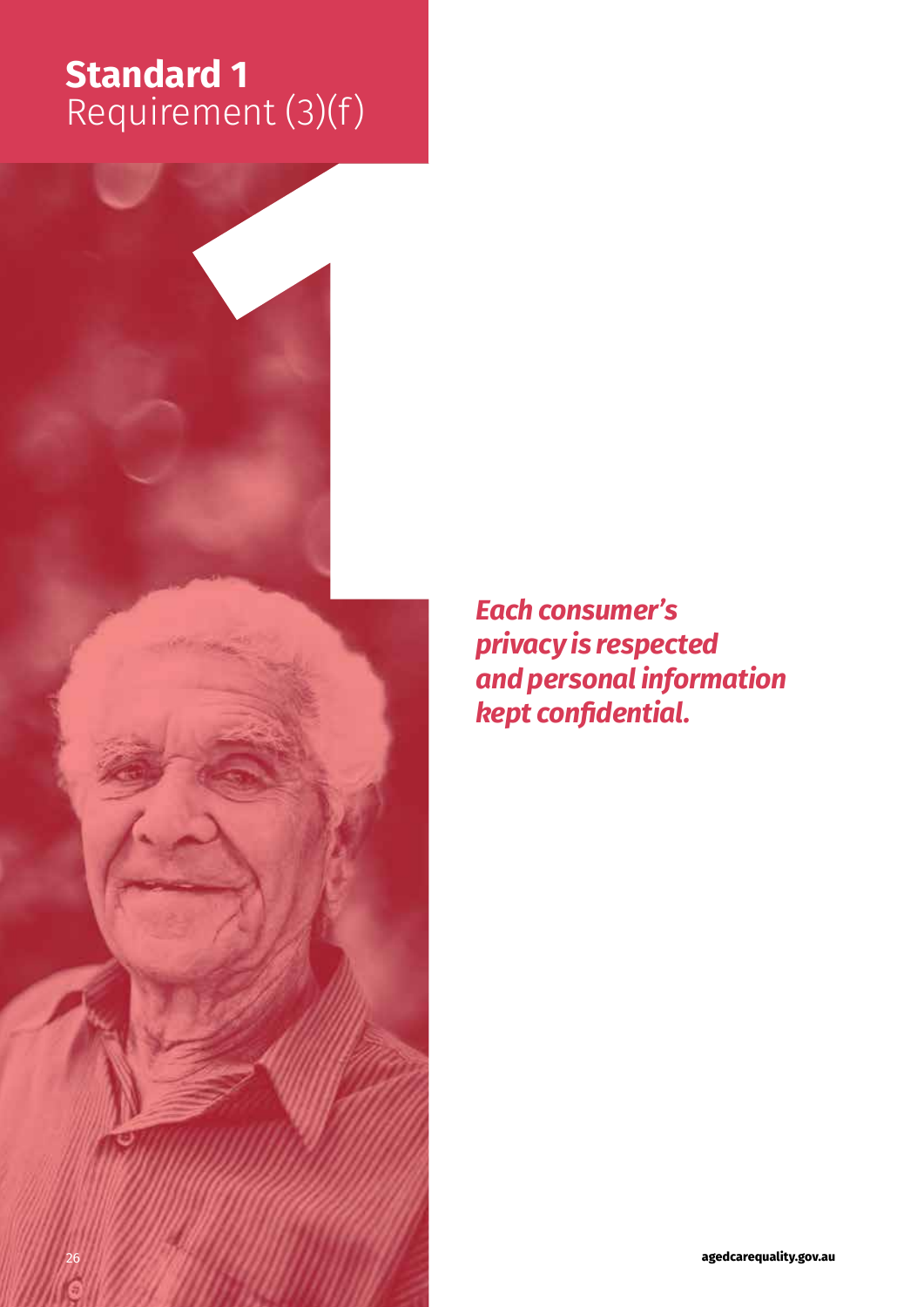

**Standard 1** | Requirement (3)(f)

# **Intent of this requirement**

A key aspect of dignity and respect is making sure a consumer's privacy is respected. The organisation needs to make sure communication, behaviour and interactions of the workforce and others don't compromise a consumer's privacy. For example, if the workforce talk about the consumer to others not involved in providing care and services without consent or are careless about how they enter the consumer's room or home, this can affect the consumer's dignity.

Organisations have access to a range of personal information about a consumer. This includes health information which is regarded as one of the most sensitive types of personal information. It is essential that organisations respect a consumer's right to privacy, in how they collect, use and communicate personal information.

The *Privacy Act 1988* and the *Aged Care Act 1997* both permit the disclosure and sharing of health information if the information is necessary to provide health services to individuals, for example, between aged care services and hospital services.

### **Reflective questions**

**Do day-to-day interactions between consumers, the workforce and others show respect for consumer privacy and confidentiality?**

**How does the organisation make sure other consumers, families and visitors also respect each consumer's privacy and confidentiality?**

**Does the workforce know each consumer's preferences for personal privacy, for example, showering or entering their room (including when they are with visitors)?**

**What practical steps does the organisation take to make sure consumer's information is kept confidential and only those who need to know have access to the information?**

**What practical steps does the organisation take to ensure accurate health information is safely transferred to those providing health care?**